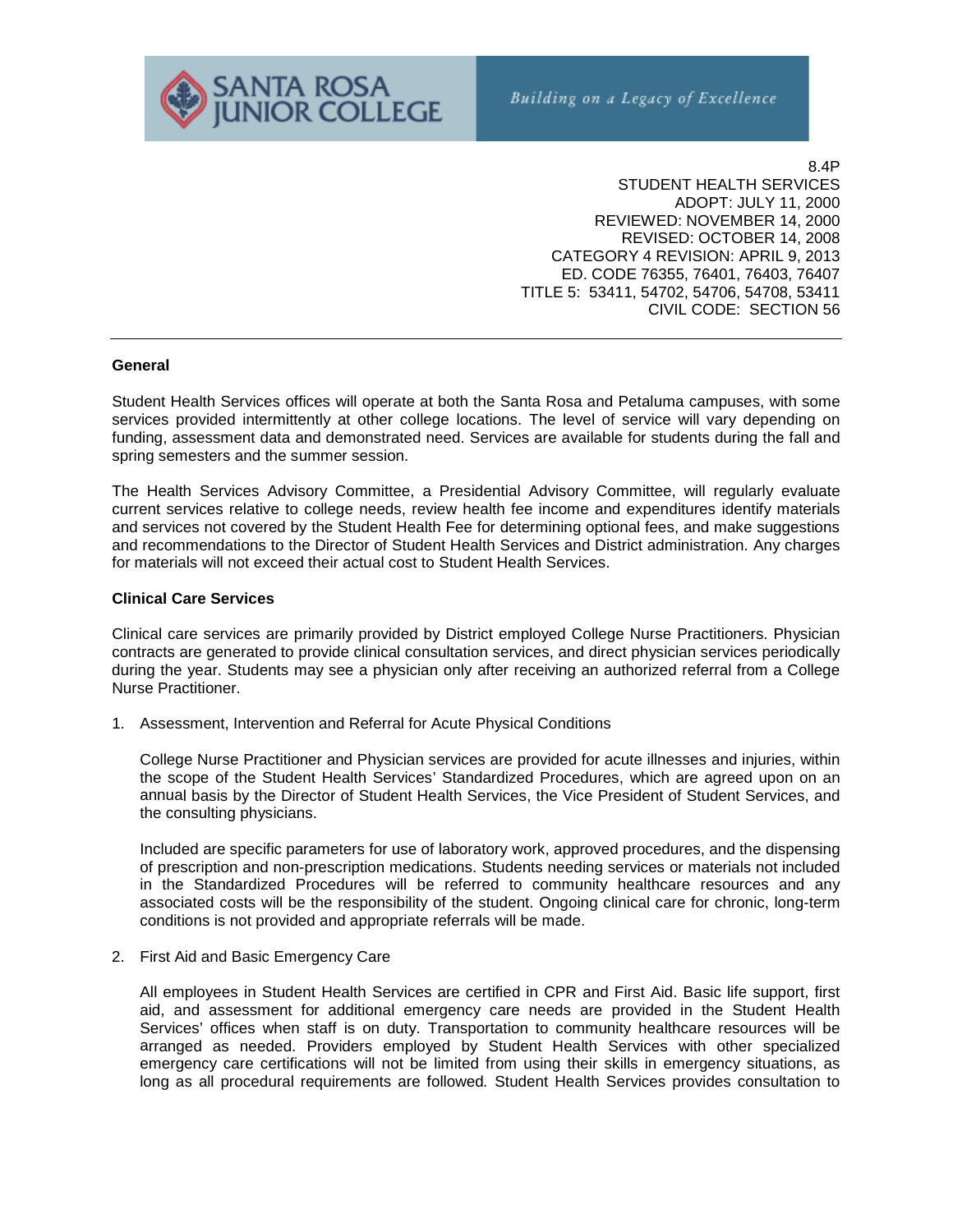staff about and recommends policy on emergency medical procedures, and participates in District staff development activities addressing medical issues in the classroom. Health Appraisal Health screenings are provided to students by qualified personnel, including blood pressure checks, vision and hearing screenings, simple laboratory tests. and mental health screenings. Health risk assessment services are provided, with appropriate counseling and referrals.

3. Communicable Disease Control

In order to control communicable diseases in the college community, disease screening, treatments, case management support services, immunizations, and other prevention services are provided in collaboration with the Sonoma County Department of Health Services and other agencies. All clinicians are required to report a case or suspected case of specific communicable diseases, as mandated by the State and local public health department.

Student Health Services makes immunization and health screening requirement recommendations for various District programs, based on public health and national college health standards. Student Health Services provides assistance to students in meeting academic program health requirements either through direct services or referrals to community providers.

4. Reproductive Health Care

The majority of reproductive health services Student Health Services offers students are provided via collaborative agreements with outside healthcare agencies. The District provides accessible facilities, appointment booking, and outreach information to students, while the outside agency provides personnel, billing services, lab work, medical record management, and liability coverage for the services they provide. Services include diagnosis and treatment of sexually transmitted infections, birth control, breast cancer screening, pregnancy counseling, and health education.

### **Mental Health Care**

Mental health services are provided primarily by Student Psychological Services (SPS), an on-going program within Student Health Services. The program maintains a supervised psychology internship program, with graduate-level psychology interns providing direct therapy services for students. Consultations, case management and preventive mental health services are provided as well.

1. Mental Health Crisis Management

Student Psychological Services staff and/or College Nurse Practitioners provide initial care in the health center for those experiencing a psychological emergency. Psychology interns are also available for drop-in crisis intervention and referral services, at a specified time at the Santa Rosa and/or Petaluma campuses daily. Licensed mental health professionals and/or College Nurse Practitioners provide crisis intervention services during clinical hours when Student Psychological Services interns are not available. Providers assess the student's need for further care either at the Student Health Services department or by an outside agency. Referral to District Police and/or Sonoma County Behavioral Health is made when a student is determined to be a danger to self or others.

2. Crisis Intervention Resource Team (CIRT)

The District's Crisis Intervention Resource Team (CIRT) is a multidisciplinary group of District professionals facilitated through Student Health Services under the authority of the Superintendent/President. CIRT provides consultation and support services in the development of intervention plans for reported students of concern, with a focus on student retention and success. CIRT also provides staff development training on early recognition and response to disruptive and dangerous situations in classrooms, service settings, and District public spaces. CIRT works with the adjudicators of Student Code of Conduct violations as needed, communicating necessary information during investigations. Records regarding students of concern are maintained in a confidential manner.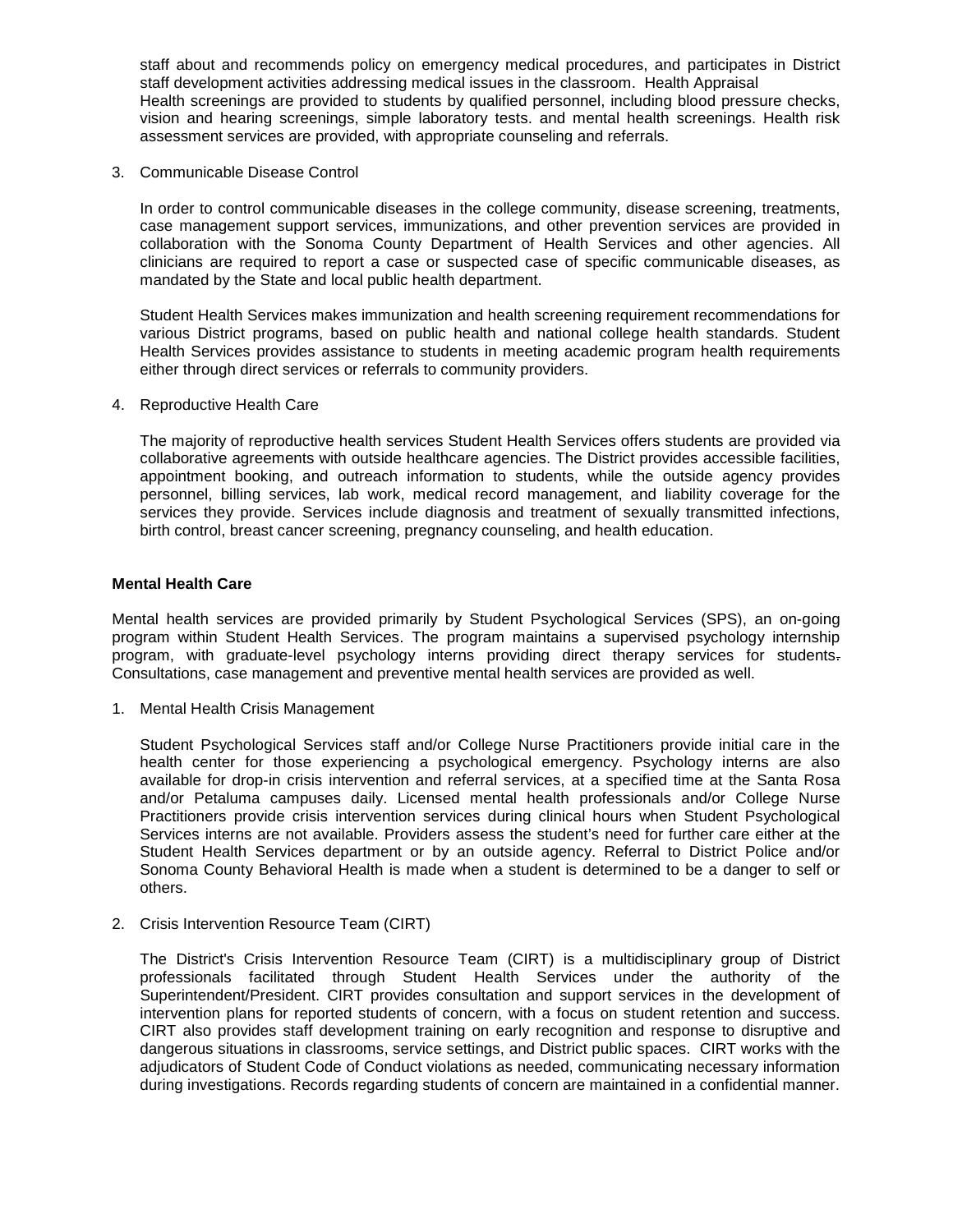# 3. Short-term Psychological Counseling

Short-term therapy is provided by psychology interns in conjunction with a licensed psychologist supervisor. Interns assess students and evaluate their needs, which may include suicide prevention, stress management, drug/alcohol treatment, help with an eating disorder, and/or treatment of psychological difficulties which affect their ability to perform academically or remain in school. Students with diagnosed chronic long-term conditions are referred to appropriate community resources.

### **Support Services**

1. Confidentiality/Mandated Reporting

Student Health Services handles all protected health information in the department in compliance with State and Federal privacy laws. A *Provider Notice of Privacy Practices* is offered to every client receiving confidential services. Protected health information is released as mandated by law (for example, pertaining to communicable diseases, gunshot wounds, harm to self or others, child abuse), and when an individual authorizes, in writing, release of his/her protected health information to other healthcare providers or agencies. Providers within the department (physicians, nurse practitioners, psychology interns) share information with each other on an as-needed basis only.

2. Confidential Medical and Mental Health Treatment Records

Confidential medical and mental health treatment records, in physical and/or electronic form, document all clinical encounters with students and staff. All records are retained for seven years, per State law, and then destroyed.

3. Incident Reports

 Incident reports generated throughout the District are sent to the Student Health Services department. Staff reviews them to identify student health follow-up needs, and to contact those that may qualify for Student Accident Insurance benefits. Copies of all correspondence will be forwarded to the Environmental Health and Safety office immediately for their review process and to the Human Resources Department when appropriate. Summary reports are provided to the District's Safety Committee.

4. Student Accident Insurance

 Student Health Service's staff provides assistance to students that are filing claims under the District's Student Accident Insurance policy, due to injuries incurred during college sponsored activities. Records of claims initiated are kept in the Student Health Services office for seven years and communications are made with the Student Accident Insurance carrier as needed.

# **Special Services**

1. Health promotion and outreach

The Student Health Services professional staff integrates health counseling and education into all encounters with students. Staff may also offer classroom presentations and seminars, on a variety of physical and mental health related topics. Support groups are sponsored periodically on selected health issues.

Student Health Services collaborates with Sonoma County's Department of Health Services and other outside agencies to integrate health education and prevention programs into the college community. Consultations with college staff on health related topics are available, including integration of health issues into curricula and facilitating service learning opportunities. College-wide health awareness activities are offered in conjunction with various departments and agencies.